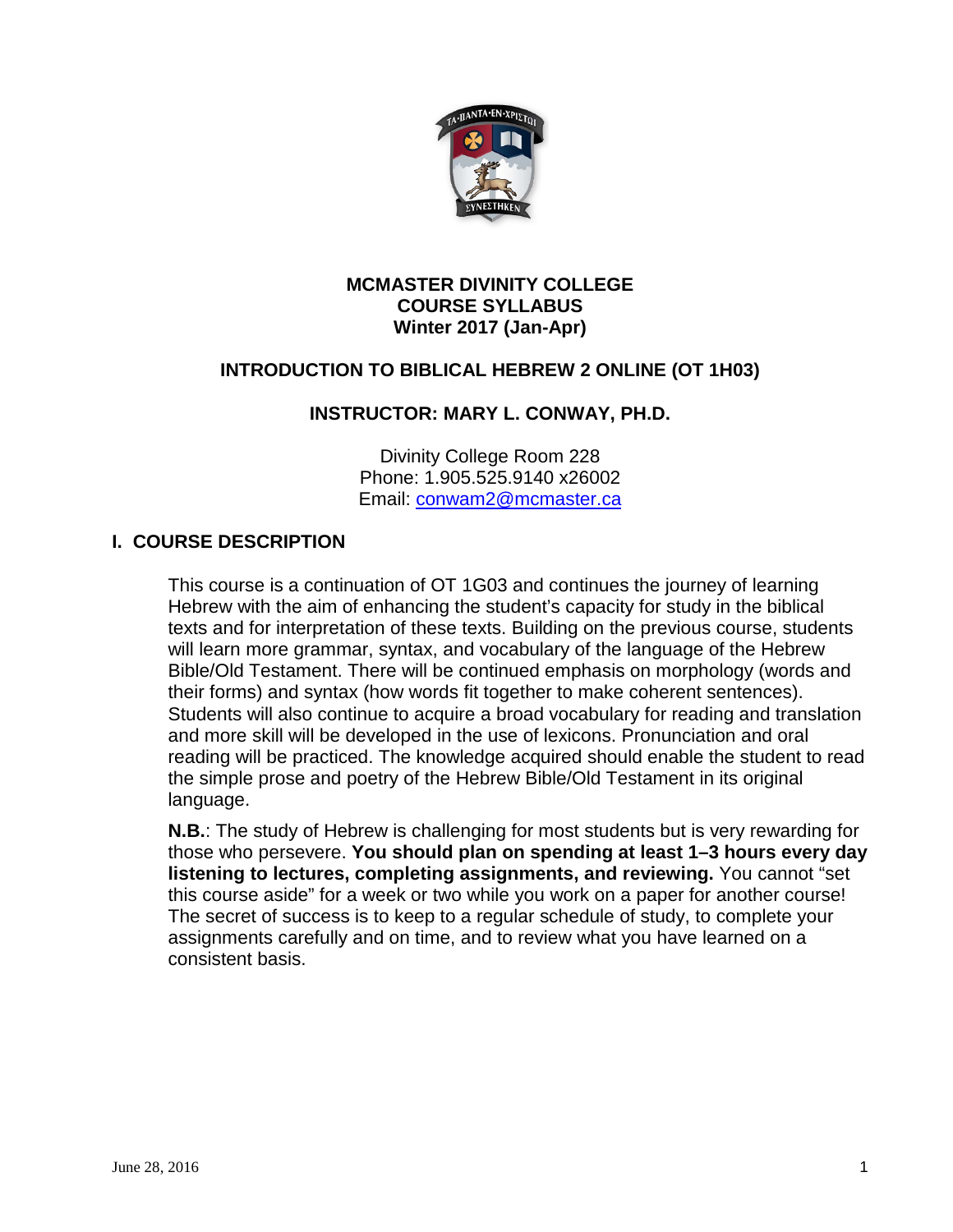# **II. LEARNING OUTCOMES**



# a. Knowing

- To build a solid basic vocabulary of Classical Hebrew words
- To understand the basic forms of Hebrew words as they are used in various ways in sentences
- To understand the use of grammars and dictionaries in translating Hebrew texts
- b. **Being** 
	- To embrace the value of understanding the original language in exegeting the biblical text
	- To enrich one's understanding of another culture through knowledge of that culture's language
	- To deepen one's relationship with God through interacting with Scripture.
- c. Doing
	- To further develop skill in translating texts from the Hebrew Scriptures
	- To engage with the Scriptures in their original language and context

## **III. COURSE REQUIREMENTS**

#### **A. REQUIRED TEXTS/MATERIALS**

The textbook, workbook, and video lectures used in the previous course, Hebrew 1 Online, will also be used in this course.



- Pratico, G. D., and M. V. Van Pelt. *Basics of Biblical Hebrew Grammar*. 2nd ed. Grand Rapids: Zondervan, 2007. ISBN: 978-0310270201
- Pratico, G. D., and M. V. Van Pelt. *Basics of Biblical Hebrew Workbook*. 2nd ed. Grand Rapids: Zondervan, 2007. ISBN: 978-0310270225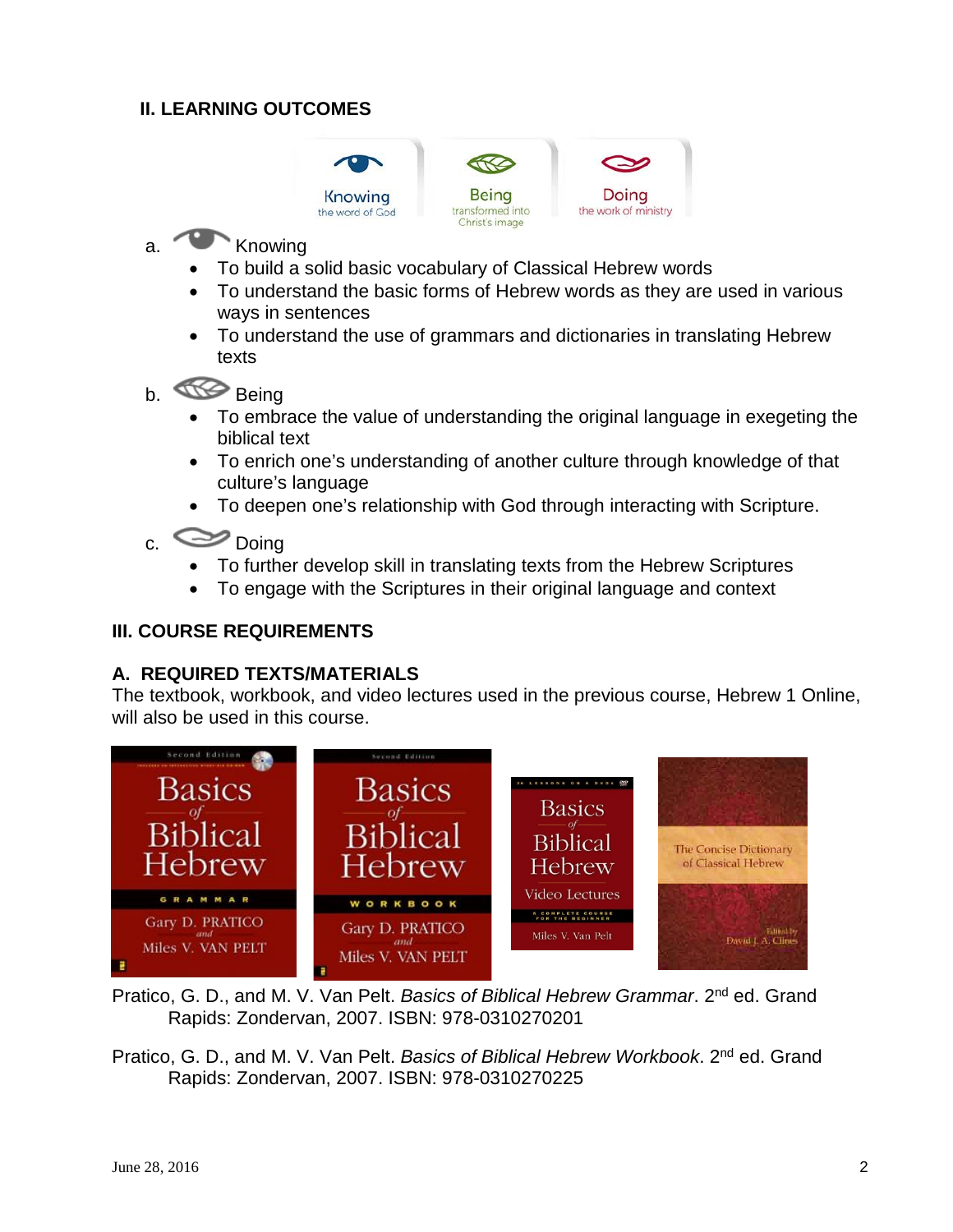- Van Pelt, Miles V. *Basics of Biblical Hebrew Video Lectures: A Complete Course for the Beginner*. Grand Rapids: Zondervan, 2012. ASIN: 0310498244
- Clines, David J. A., David M. Stec, and Jacqueline C. R. De Roo. *The Concise Dictionary of Classical Hebrew (DCH)*. Sheffield: Sheffield Phoenix, 2009. ISBN: 978-1906055790 (**Note:** If you have an older lexicon such as the BDB or Holladay's lexicon and cannot afford the *DCH*, you may use it. However, note that there are disadvantages to these. The *DCH* represents the best and most recent scholarship on Hebrew.)
- **Note:** The **video lectures** may be purchased online from Amazon or Chapters-Indigo as a set of discs covering both semesters or purchased as individual downloads from [https://vimeo.com/ondemand/bbh.](https://vimeo.com/ondemand/bbh) For the second option there is "instant delivery."

All required textbooks for this class are available from the College's book service, R.E.A.D. On Bookstore, Room 145, McMaster Divinity College, or contact R.E.A.D. On Bookstores, 304 The East Mall, Suite 100, Etobicoke, ON M9C 5K1. Phone 416.620.2934; fax 416.622.2308; e-mail [books@readon.ca.](mailto:books@readon.ca) Website:

[http://webhome.idirect.com/~readon/bookstore.htmlXBkEducation.](http://webhome.idirect.com/%7Ereadon/bookstore.html#BkEducation) Texts may be ordered ahead and sent to your home or purchased at the college (but please phone and check bookstore hours, which are irregular in the summer).

# **B. COURSE WEBSITE**

A course website has been established on *Avenue to Learn*, also known as A2L, (http://*Avenue*[.mcmaster.ca/\)](http://avenue.mcmaster.ca/) that contains learning resources and complete instructions. Access to this website will be given on registering in the course.

## **C. RECOMMENDED RESOURCES**

At least one aid to learning vocabulary is strongly recommended. The following are keyed to the course text:



1. Flashworks vocabulary learning computer program. This is a free download from [https://www.teknia.com/flashworks.](https://www.teknia.com/flashworks) It is also available on the CD that is included with older printings of the text.

- 2. Old Testament Hebrew Vocabulary Cards. ISBN: 978-0310259862
- 3. Basics of Biblical Hebrew Vocabulary Audio CD: ISBN: 978-0310270744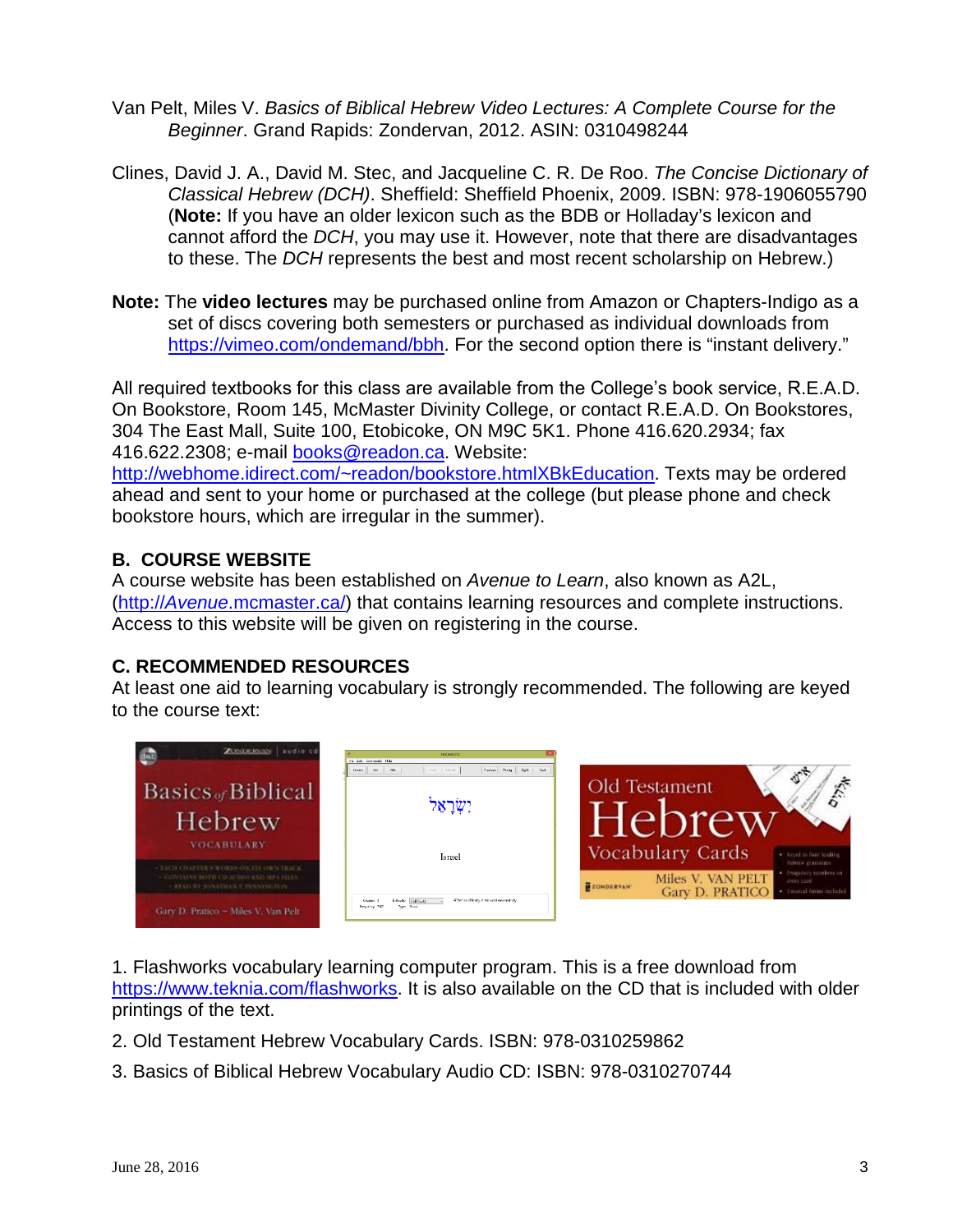# **D. ASSIGNMENTS AND GRADING**

**Note:** It is extremely important that you do not become dependent on Bible software programs as a substitute for learning. These programs cannot be used on tests and exams. You are **strongly** advised not to use these programs until later in the learning process.

| <b>Vocabulary Quizzes</b> | 10%  |
|---------------------------|------|
| <b>Oral Reading</b>       | 5%   |
| <b>Workbook Exercises</b> | 20%  |
| <b>Term Test 1</b>        | 15%  |
| <b>Term Test 2</b>        | 20%  |
| <b>Final Exam</b>         | 30%  |
| <b>Total Grade</b>        | 100% |

### **Policy for Missed Quizzes, Tests, and Assignments:**

Further details for assignments are given on the *Avenue to Learn* website. There is some flexibility in when students take tests, but they must be completed by a deadline. It is essential in a language course that students do not fall behind if they are to be successful. Marks will be deducted for late assignments or delayed tests if there is no valid reason, such as major illness (a doctor's note may be required) or a major family crisis. The deduction will be 3% per day. If you have a valid reason to request an extension, please email me at [conwam2@mcmaster.ca](mailto:conwam2@mcmaster.ca) *before* the due date. Please schedule your time carefully.

**1. Vocabulary Quizzes: 10%.** Students will complete brief online quizzes on the vocabulary for each chapter.

**2. Oral Reading/Translation: 5%.** Students will be tested on their translation and oral reading of a passage of about 5 verses from the book of Jonah. Details will be provided on *Avenue to Learn*.

**3. Workbook Exercises: 20%.** Each chapter in the textbook has a corresponding chapter in the workbook. Once a chapter has been covered by the video lecture and text, students must then complete the corresponding workbook pages. Students are required to complete a *minimum* of every other question (1, 3, 5 or a, c, e) in each exercise. Workbook exercises will be handed in for grading on a regular basis as indicated on the schedule below. This may be done in one of two ways:

(1) Preferred: The pages may be scanned or clearly photographed and uploaded as one PDF file to the Dropbox for that assignment (see A2L for more details). They will be returned within a week with comments. Every question will not be checked and corrected. Since you have an answer key and can consult the versions, you are expected to selfcorrect as part of the learning process. However, helpful feedback will be given.

(2) If for some reason you cannot upload your work, the actual pages from the exercise book can be torn out along the perforations, or photocopied, and stapled together to be submitted as hard copies to the college Student Records Office (be sure the pages are date stamped by staff) or to the instructor in person (by appointment or chance). They will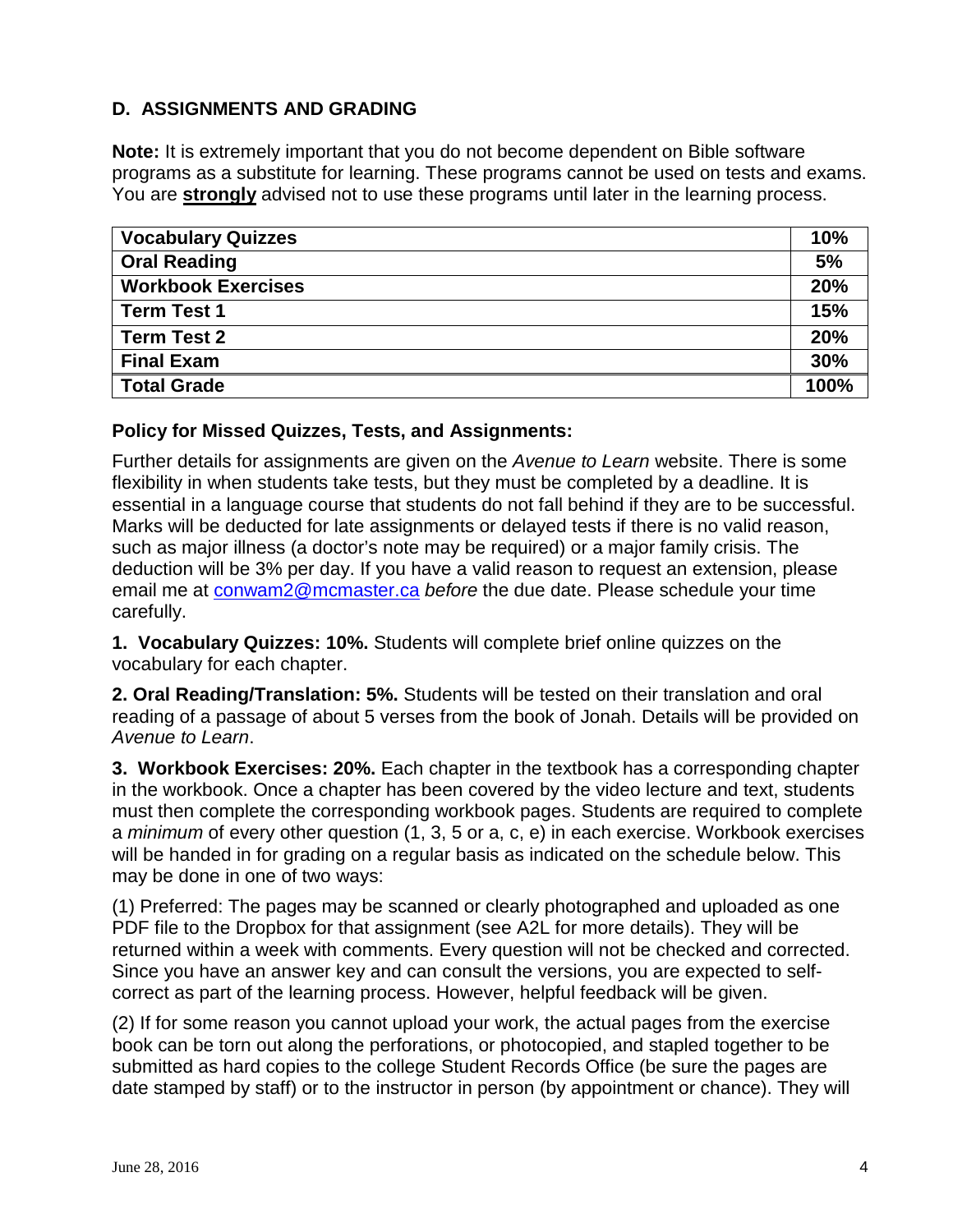be available for pick up after one week. Be sure to keep a copy of your work! At the top of the first page please be sure to write your name.

**Important:** Students **must** show evidence in their workbooks of individual effort, such as parsing, highlighting, tentative translations, and corrections. Examples are given on the course website. You will be evaluated by the rubric on A2L; please check this before completing your workbook. **Do not** give in to the temptation to simply copy from an English translation; this is plagiarism. The only way to learn is by doing the translations yourself. However, **after** you have completed your translation as well as you can, **be sure** to check your translation against a good, recent, fairly literal translation such as the NASB.

**4. Term Test 1: 15%.** This will cover all material from Chapters 1 to 23 and will include vocabulary, grammar, parsing, and translations.

**5. Term Test 2: 20%.** This will cover all material from Chapters 1 to 30 and will include vocabulary, grammar, parsing, and translations.

**6. Final Exam: 30%.** Review materials will be provided. This will cover all material from Chapters 1 to 36 and will include vocabulary, grammar, parsing, and translations.

**Important:** Learning a language is a **cumulative process**. Students will be expected to know the material from Chapter 1 in the text up to the last chapter cited, including vocabulary, for all tests and exams.

**Note:** The tests and exam must be arranged by the due dates indicated below and must be completed within an allotted time. The tests and exam will be completed online on Avenue to Learn. This method is strongly recommended, but if this is not possible, they must be proctored. Proctoring may be done in one of two ways:

(1) Students who live nearby may contact the instructor and arrange, at least a week before the exam, a mutually convenient time within the time frame to come in to the College to write the test/exam,

(2) Students who cannot come to the College may choose a responsible person, such as a pastor or teacher, to proctor the exam. This person must be approved by the instructor and the Registrar of McMaster Divinity College and the proctor must be contacted by the college before the text/exam is taken. Please allow adequate time for this to be arranged within the time frame; we must receive the proctor's name, position, and contact information (including email address) at least 10 days before the exam is due to be written. Be sure the proctor is willing to serve in this capacity before you send the information to us.

# **IV. CONTACT WITH THE INSTRUCTOR**

The instructor will be available via email, in person, by phone, by Skype, and through the *Avenue to Learn* discussion page. Please do NOT use the built-in *Avenue* email system, but the email address [conwam2@mcmaster.ca.](mailto:conwam2@mcmaster.ca) On the discussion page, the student will be able to ask questions and will also be able to interact with any other students who may be taking the course. The student is encouraged to schedule conversations with the instructor during the semester and is responsible for initiating this interaction. Remember, there are no "dumb questions"; questioning is a good way to engage in the learning process.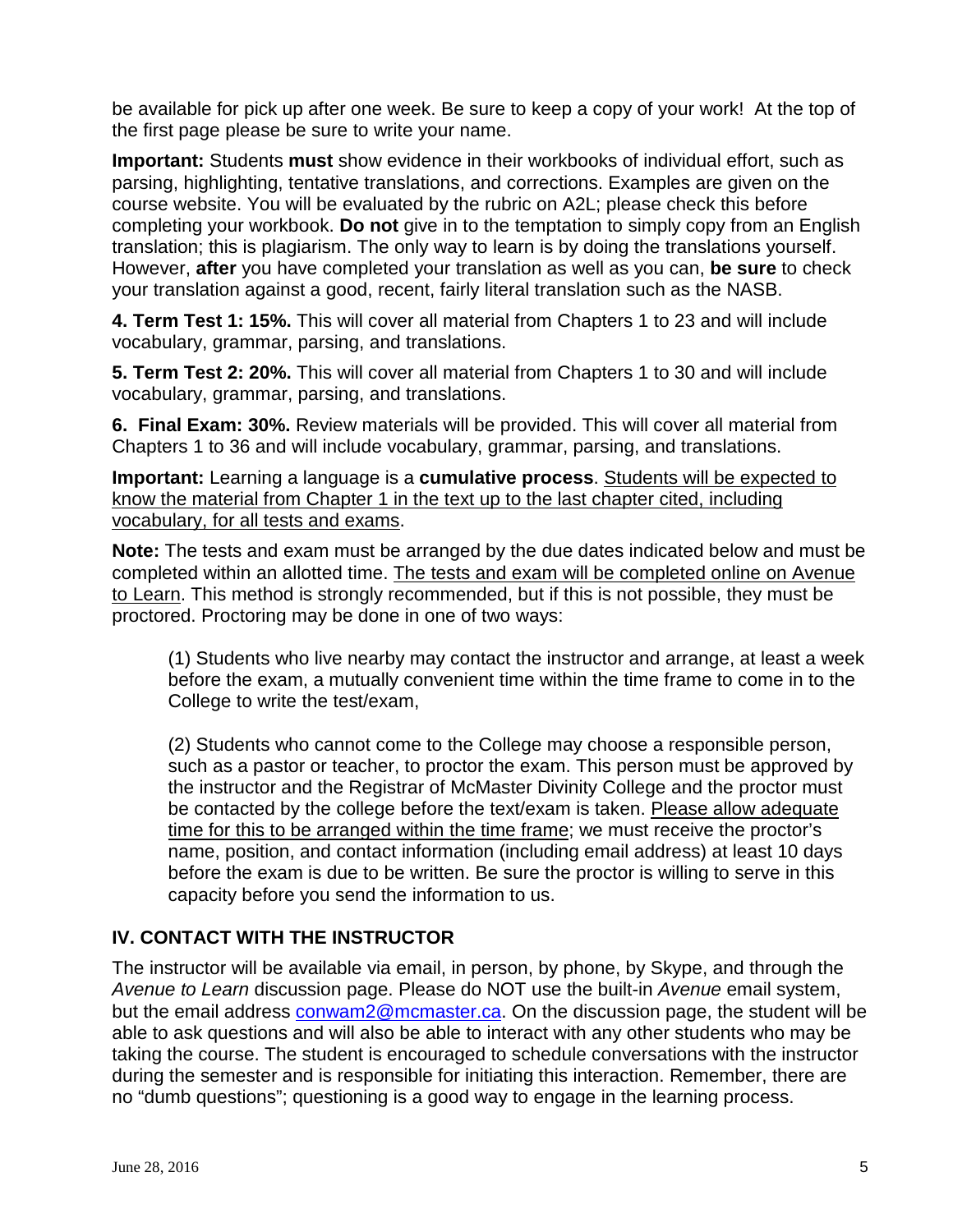# **V. COURSE SCHEDULE**

| <b>Wk</b>      | <b>Date</b>                 | <b>Text</b>      | <b>Content</b>                                              | <b>Wkbk/Tests</b>                                  | <b>Vocab Quizzes</b>                                  |
|----------------|-----------------------------|------------------|-------------------------------------------------------------|----------------------------------------------------|-------------------------------------------------------|
| $\mathbf{1}$   | Jan 9-<br>13                | Ch. 18           | Qal Imperative,<br>Cohortative, and Jussive                 |                                                    |                                                       |
| 2              | Jan 16-<br>20               | Ch. 19           | Pronominal Suffixes on<br>Verbs                             |                                                    | Vocabulary Quiz 1 (Ch.<br>1-18), Thursday, Jan<br>19. |
| 3              | <b>Jan 23-</b><br>27        | Ch. 20<br>Ch. 21 | <b>Qal Infinitive Construct</b><br>Qal Infinitive Absolute  |                                                    | Vocabulary Quiz 2 (Ch.<br>1-20), Thursday, Jan<br>26. |
| $\overline{4}$ | <b>Jan 30-</b>              | Ch. 22           | <b>Qal Participle</b>                                       | Workbook Ch. 18-                                   |                                                       |
|                | Feb <sub>3</sub>            | Ch. 23           | (Vocabulary Only)                                           | 21 due by<br>Wednesday, Feb 1.                     |                                                       |
| 5              | Feb 6-<br>10                | Ch. 24<br>Ch. 25 | Niphal Stem, Strong Verbs<br>Niphal Stem, Weak Verbs        | Term Test 1 to Ch.<br>23 due by Friday,<br>Feb 10. | Vocabulary Quiz 3 (Ch.<br>1-23), Monday, Feb 6.       |
| 6              | Feb 13-<br>17               | Ch. 26<br>Ch. 27 | Piel Stem, Strong Verbs<br>Piel Stem, Weak Verbs            | Workbook Ch. 22-<br>26 due by Friday,<br>Feb 17.   | Vocabulary Quiz 4 (Ch.<br>1-25), Monday, Feb 13.      |
| $\overline{7}$ | Feb 20-<br>24               |                  | <b>Family Day</b><br><b>Reading Week</b>                    |                                                    |                                                       |
| 8              | Feb 27-<br>Mar <sub>3</sub> | Ch. 28<br>Ch. 29 | Pual Stem, Strong Verbs<br>Pual Stem, Weak Verbs            |                                                    | Vocabulary Quiz 5 (Ch.<br>1-27), Tuesday, Feb<br>28.  |
| 9              | Mar 6-<br>10                | Ch.30            | Hiphil Stem, Strong Verbs                                   | Workbook Ch. 27-<br>30 due by Friday,<br>Mar 10.   | Vocabulary Quiz 6 (Ch.<br>1-29), Tuesday, Mar 7.      |
| 10             | Mar 13-<br>17               | Ch. 31           | Hiphil Stem, Weak Verbs                                     | Term Test 2 to Ch.<br>30 due by<br>Monday, Mar 13. |                                                       |
| 11             | <b>Mar 20-</b><br>24        | Ch. 32<br>Ch. 33 | Hophal Stem, Strong Verbs<br>Hophal Stem, Weak Verbs        |                                                    | Vocabulary Quiz 7 (Ch.<br>1-32), Friday, Mar 24.      |
| 12             | <b>Mar 27-</b><br>31        | Ch.34<br>Ch. 35  | Hithpael Stem, Strong<br>Verbs<br>Hithpael Stem, Weak Verbs |                                                    | Vocabulary Quiz 8 (Ch.<br>1-35), Friday, Mar 31.      |
| 13             | Apr 3-7                     | Ch. 36           | Introduction to the Hebrew                                  | Workbook Ch. 31-                                   | Oral Reading/                                         |
|                |                             |                  | <b>Bible</b>                                                | 35 due by Mon.,                                    | Translation of                                        |
|                |                             | Ch 1-36          | Review                                                      | Apr 3.                                             |                                                       |
|                |                             |                  |                                                             |                                                    | Jonah due by                                          |
|                |                             |                  |                                                             |                                                    | Fríday, Apr 7.                                        |
| 14             | Apr 10-<br>13               | Exam<br>Week     | Review                                                      | <b>Exam Due Date</b><br>Thursday, Apr 13.          |                                                       |

# **VI. GENERAL GUIDELINES FOR THE SUBMISSION OF WRITTEN WORK**

All assignments <u>must</u> adhere to the MDC Writing Style Guide, available from [https://mcmasterdivinity.ca/sites/default/files/documents/mdcstyleguide.pdf.](https://mcmasterdivinity.ca/sites/default/files/documents/mdcstyleguide.pdf)

#### **Inclusive Language**

McMaster Divinity College uses inclusive language for human beings in worship services, student written materials, and all of its publications. In reference to biblical texts, the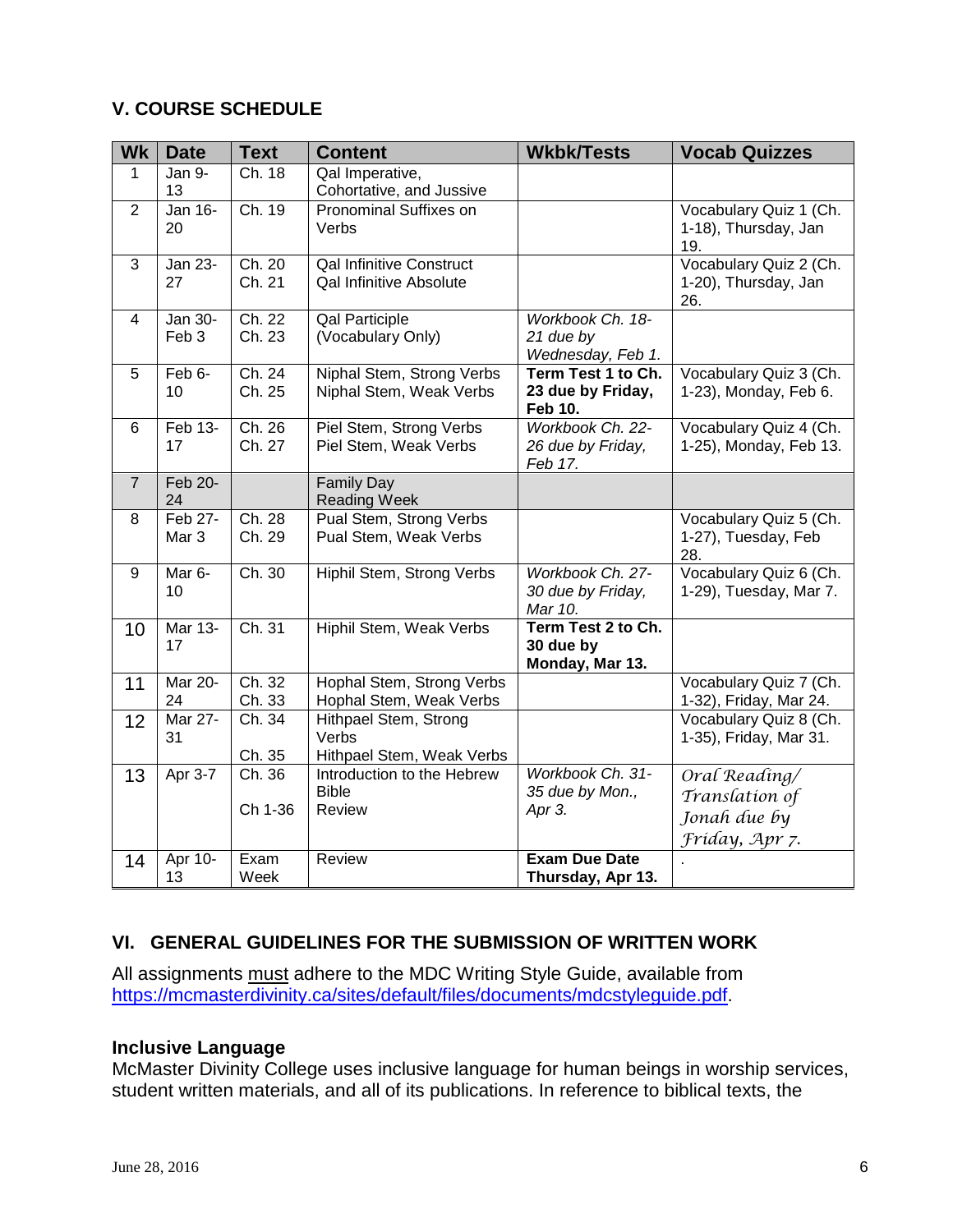integrity of the original expressions and the names of God should be respected. The NRSV and TNIV are examples of the use of inclusive language for human beings. It is expected that inclusive language will be used in chapel services and all MDC assignments.